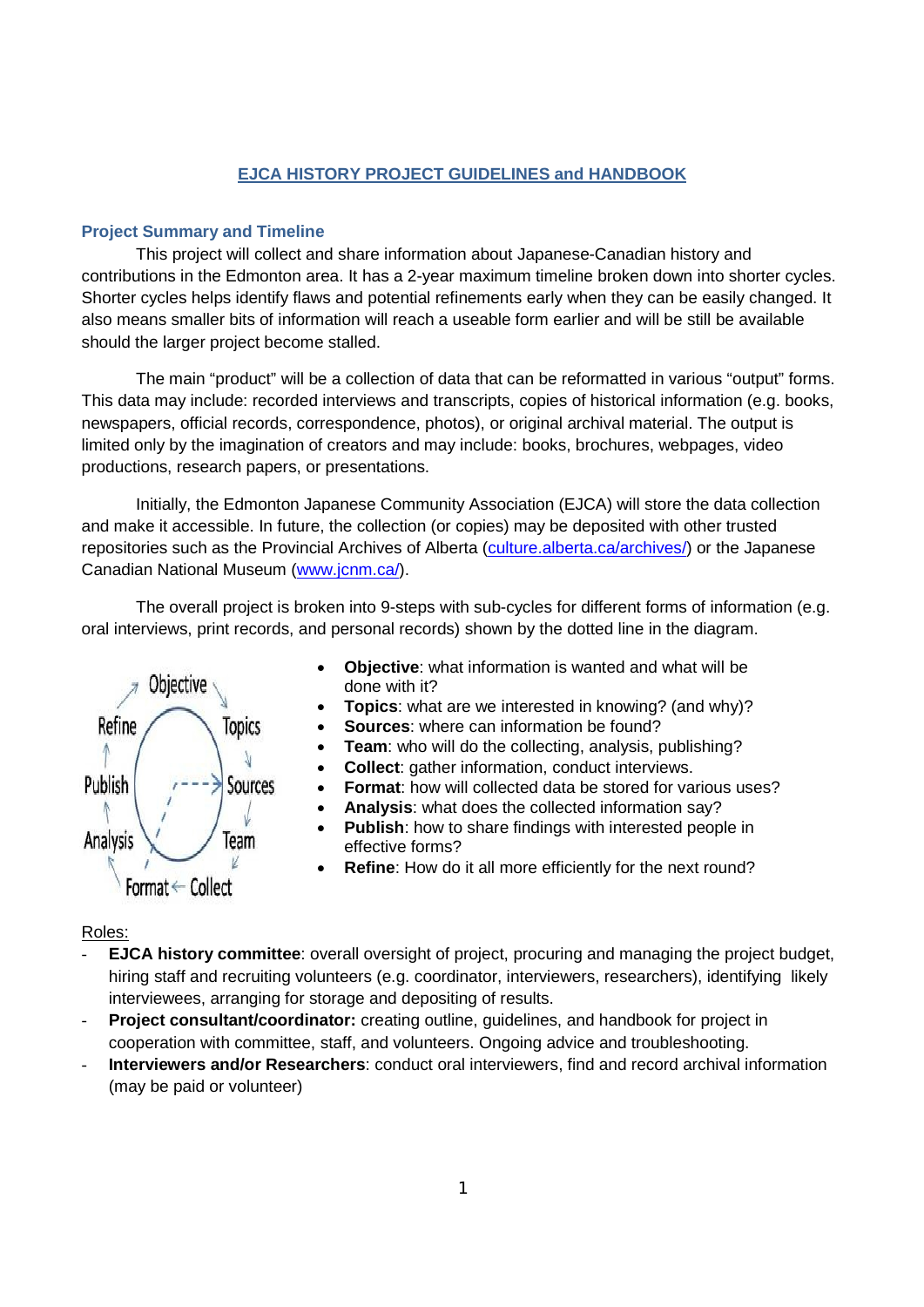- **Transcribers, writers/producers, record keepers:** transcribe oral interviews to print form, ensure records (e.g. recordings, text, documents) are properly saved and stored, create ways of sharing the information collected.



Collect and publish information about the Japanese-Canadian history of Edmonton and area.

**Objective**

# Considerations:

- · Who are Japanese-Canadians?
	- o Canadians with a Japanese heritage
	- o Japanese who immigrated or lived/contributed to Edmonton but never became citizens.
	- $\circ$  Japanese who only visited briefly or even contributed from afar but never lived here.
	- o EJCA history project committee can decide on case-by-case basis.
- What is Edmonton area?
	- o Greater Edmonton and surrounding towns where residents would consider Edmonton their commercial centre.
	- o Smaller towns in northern Alberta
	- · What historical period?
		- o Earliest records to early 1940s = "real pioneers'
		- o 1940s to 1970s = wartime coastal removal, post-war resettlement, "kika nissei" (born in Canada, to Japan around WWII, returned to Canada)
		- $\circ$  1970s to present = "new immigrants"
- What are publishing options?
	- o Recordings and transcripts of interviews, book, articles, webpages, audio, video.



**Topics** Here are some examples of what social historians are usually interested in. The trick is to figure out which ones will yield interesting answers. Another challenge is whether we want a description of ordinary life or the special events that stick out. If only special events and unique features are collected, it paints a picture of people who live in a bubble within bigger society, which may or may not be accurate.

- **ORIGINS** where they were born, why they came to Edmonton, where else they lived before or after Edmonton and why. (Interesting mapping potential with this topic).
- **FOOD** gardens, stores, recipes, buying co-ops
- **SHELTER** neighbourhoods, styles of house, furniture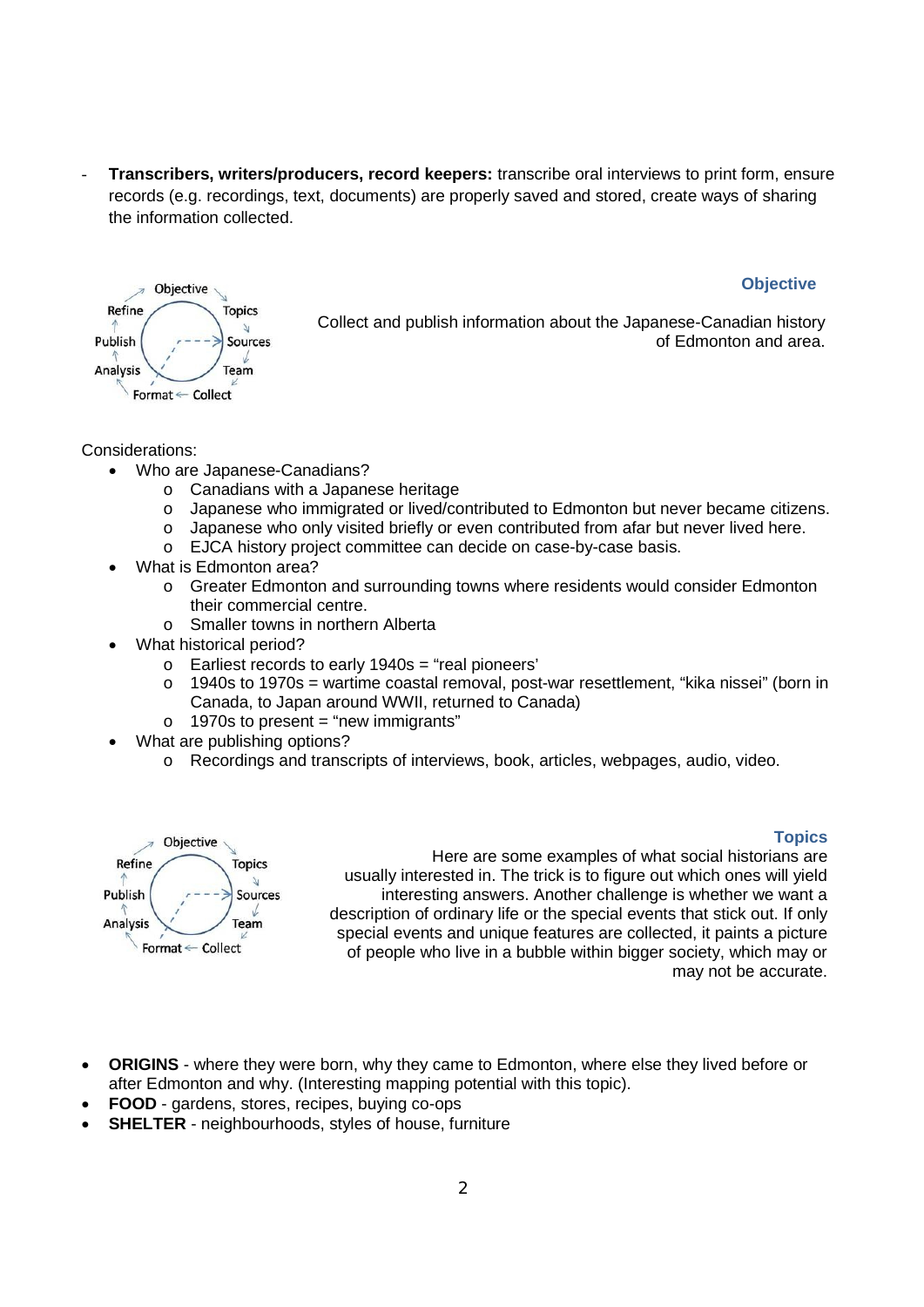- **CLOTHING** styles, influences, where it was bought or ordered
- **RECREATION** play, leisure, games, hobbies
- **SOCIAL CONNECTIONS** neighbours, church, associations (e.g. EJCA), contributions to Edmonton's development, interactions with non-Japanese
- **EDUCATION** schools attended, nationalities of friends
- **JOBS** what jobs done, pay rates, relations with colleagues
- LANGUAGE spoken at home, dialects, words specific to Alberta or Canada
- **BUSINESSES** what Japanese businesses existed in Edmonton.
- · **POPULATION (size and demographics)** how big was/is Japanese-Canadian community, what characteristics (e.g. age, income)
- · **CULTURE**  what traditions were maintained, modified, or discarded; culture shock memories; family heirlooms and archives,
- **NOTABLE FIGURES** (Important people in the community)
- **IDENTITY** what makes someone Japanese-Canadian? Personal source of strength and inspiration?
- ADVICE to younger and future generations.

n.b.: INTERNMENT: The internment was significant, memorable, and influential. However, such events can become the sole focus. The Japanese-Canadian WWII internment has been dealt with extensively and overshadows many decades of Japanese-Canadian history before and after. But, there may still be a perception by some that it hasn't been dealt with enough.

Recommendation: This project will only address the internment in relation to such topics as reasons for people moving to Edmonton, later relations with non-Japanese, social connections, or if the interviewee really wants to talk about it.



#### **Sources: Oral Interviews**

Oral interviews typically take place just once so identifying the information to collect ahead of time is very important (there might be opportunities to clarify and elaborate later date but likely not). The goal is collect a good variety of information in sufficient depth but not make the interview too long.

- · Oral interview topics have to be prioritized because of limited time and asked through open-ended questions (not a checklist or yes/no questions) by an engaging interviewer to get candid responses.
- · Interviewees should be aware of topics ahead of time to allow them to prepare and give their informed consent to participate. Afterwards, they should be encouraged to listen to or read their interview to add details or clarify; however, the original interview itself should not be modified with deletions or changes (without very good reason) – it is difficult to excise and change recordings.
- Might be value in having both individual and group interviews. Pros and cons to each e.g. groups members might stimulate each other but some might over-power others and transcription is hard to identify who is talking.
- · Accurate and complete transcriptions are necessary for future access because technologies change and audio recordings are difficult to search.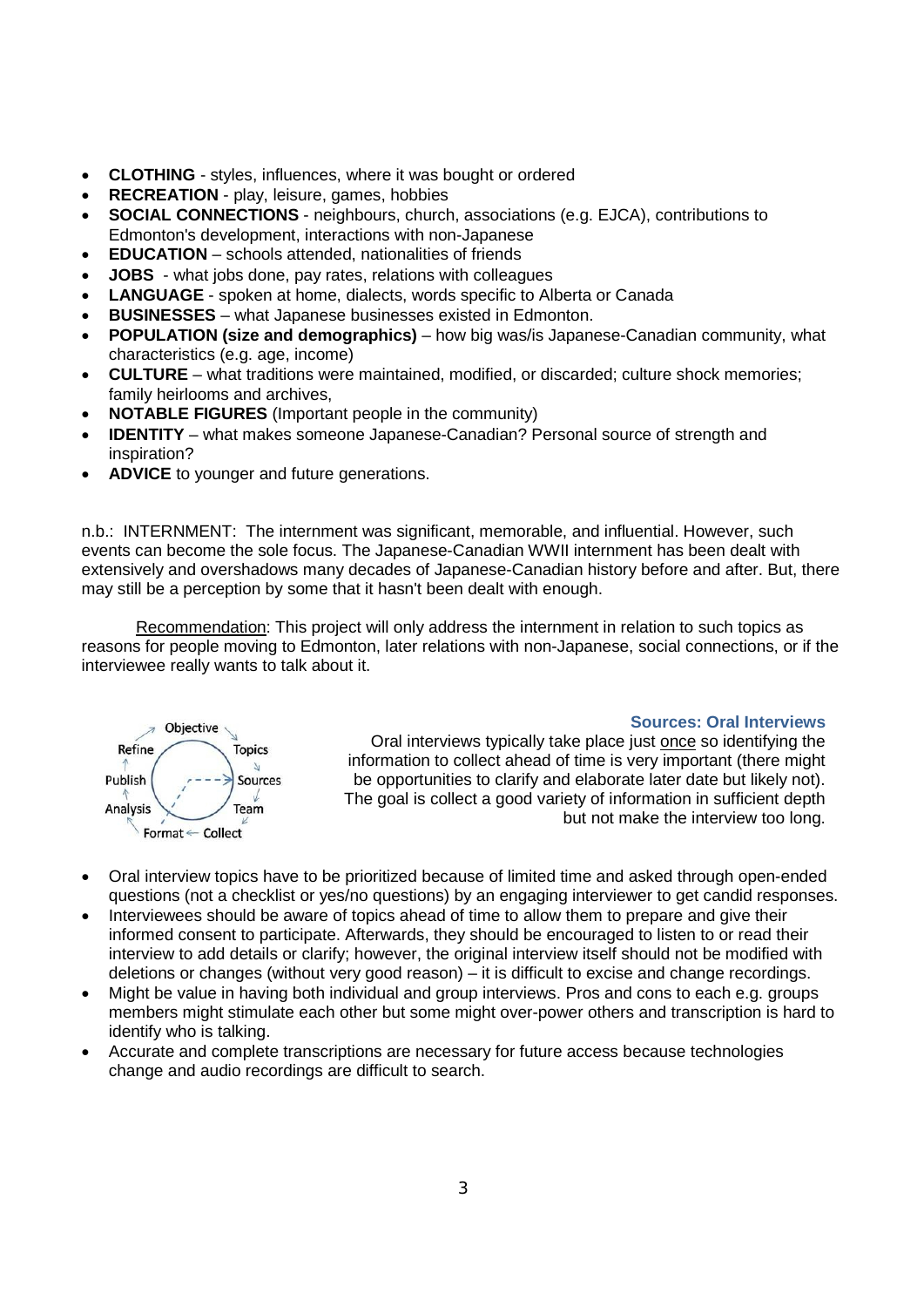## **Sub-topics**

Some topics from the overall list can be greatly enriched, or only answered, with oral interviews. Others are more effectively gathered in written sources such as newspapers, census, local histories, directories, homestead records, etc.

## **Team**

EJCA History Committee: select interviewers, identify interviewees, make initial contact, supply tokens of appreciation, consult on topics and keep abreast of progress.

History project manager: identify topics of interest, prepare invitation and consent letter drafts, prepare interview guide, consult on interview process and transcription and storage of data.

#### Interviewers / project managers

- assist with organisation of project information sessions
- send potential interviewees invitations
- set up interview times and places
- assist with making up the interview quide
- become familiar with DVR (digital voice recorder) perhaps even recommend a model to purchase
- conduct interviews (including arranging small gift, get informed consent on paper and on recording)
- format recorded interview (i.e. save as audio file in appropriate place, make back-up file, transcribe or coordinate with transcriber, make and forward CD and paper copy of interview and transcription to interviewee)
- provide history committee with updates and blurbs that could be included in Moshi Moshi and/or on website
- make recommendations for, and implement, improvements
- train other interviewers if and when necessary
- other related duties

Future:

- gradually assume coordination of whole project

- initiate, coordinate, conduct archival research using other sources (e.g. directories, local histories, newspapers, etc)

Time commitment: 2-10 hours per week depending on stage of project

## **Collect**

Identify: EJCA history committee or EJCA board members will identify prospective interviewees based on personal knowledge and recommendations from community members.

Recruit: EJCA history committee or EJCA board members will make initial contact with prospective interviewees and will forward an explanatory invitation (see appendix – Invitation to Participate) containing an RSVP. Interviewers will make contact to set up times and locations for interviews and follow-up contacts.

#### Consent / Copyright:

Some interviewees may feel uncomfortable signing a legal document and think it is unnecessary. However, academic researchers, museums, and archives are increasingly subject to misunderstandings about what this information might be used for and who might see it. People often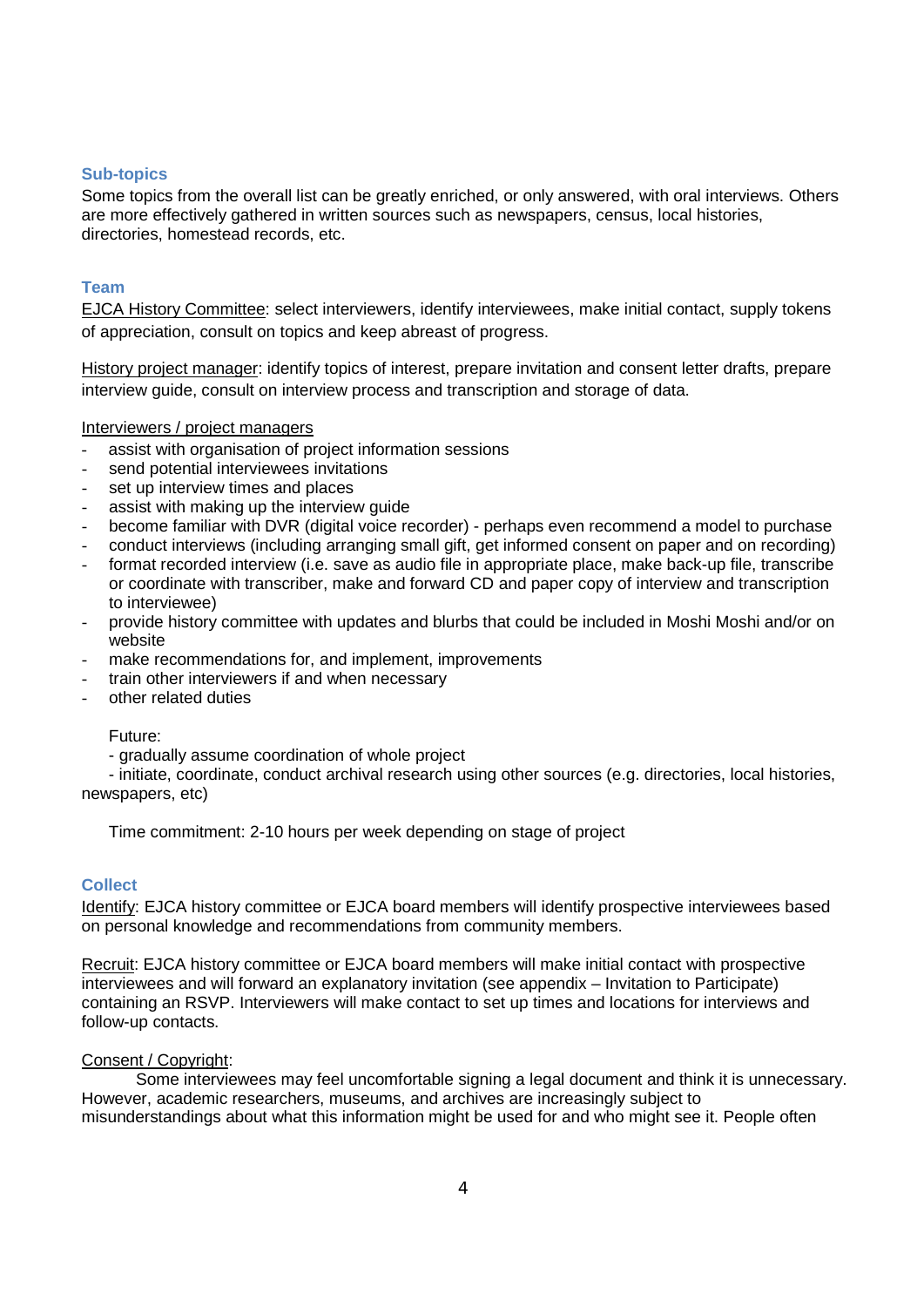don't realise their recorded comments might be heard by relatives, friends/enemies, or researchers/journalists; published in books or on the web, or put in archives for future generations. Their information will be invaluable to future generations but they usually don't have any way to correct misunderstandings. We have to be careful to respect people's privacy yet somehow get the 'interesting' stories. Above all, we want clarify before spending a lot of time on preparation, interviews, transcription, and follow-ups only to have a participant (or relatives) later realise the implications and ask to have interview deleted. It is better to have them decline early.

## **Consent form: modeled on Provincial Archives of Alberta form since we are likely to eventually deposit copies from this project there (see appendix – Consent Form). Verbal consent will be confirmed on recording because paper permission is hard to keep attached to recordings.**

## Interview process:

 Individual (group might be interesting but really hard to distinguish speakers in recording) 1-1.5 hours

Bring snack or gift

Pre-research – bring photos or some other relevant props

Post-interview follow-up: clarify, add details, review transcript or recording

#### Interview guide: (see appendix)

KEY POINTS:

- o Record date and interviewer's name
- o Ask interviewee for name and age
- o Confirm acceptance of informed consent on recording (shorter version of form in case they get separated in future)
- · Tips: clarify, probe, follow-up, don't interrupt unless necessary

## Recording method:

Digital voice recorder files saved to computer drive (possibly external drive), possibly cleaned up with program like Audacity, and burned to CD (for collection and interviewee)

## **Format**

Copies of original recording on  $CD +$  transcription  $+$  index



**Sources: Archival information** 

Newspapers, census data, maps, directories, homestead records. (future stage of project)

## **Sub-topics**

All topics are potentially to be found in archival sources.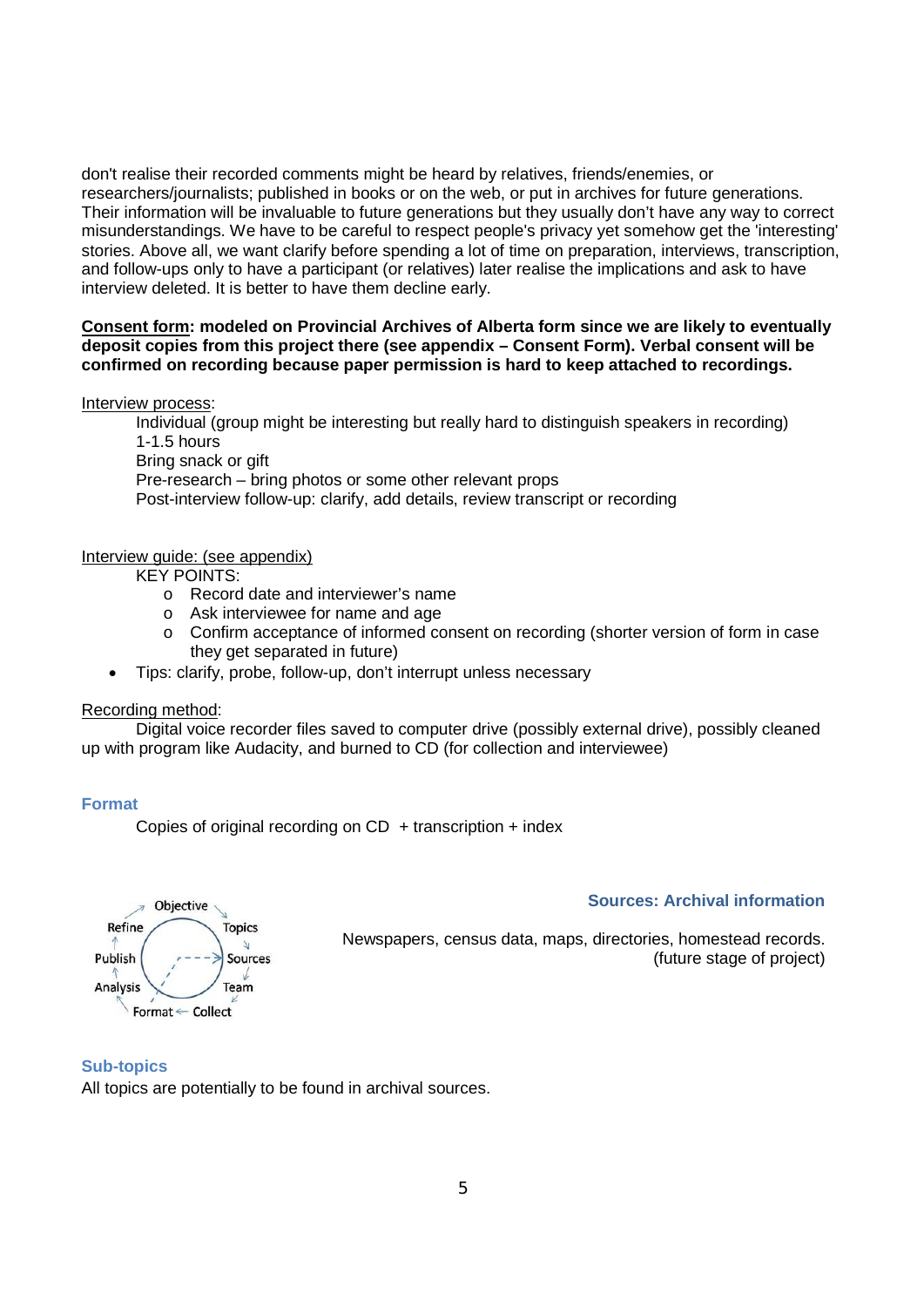# **Collect**

Locate: Provincial Archives of Alberta Recording method (Copyright): Can pages/maps/screens be photocopied? How should they be cited?

## **Format**

Copies of original information + transcription for word processing/searching + index



**Sources: Personal Archives and Records**

Journals, diaries, photographs, recordings, videos, correspondence. (future stage of the project)

# **Sub-topics**

All topics are potentially to be found in personal archives and records.

# **Collect**

Locate: Provincial Archives of Alberta Recording method (Copyright): Can pages/maps/screens be photocopied? How should they be cited? Separate form for permission

# **Format**

Originals or Copies of original information + transcription for word processing/searching + index



What common topics arise out of various sources? How can this information be re-arranged to tell different stories?

**Analysis**

This section will be expanded as necessary in the future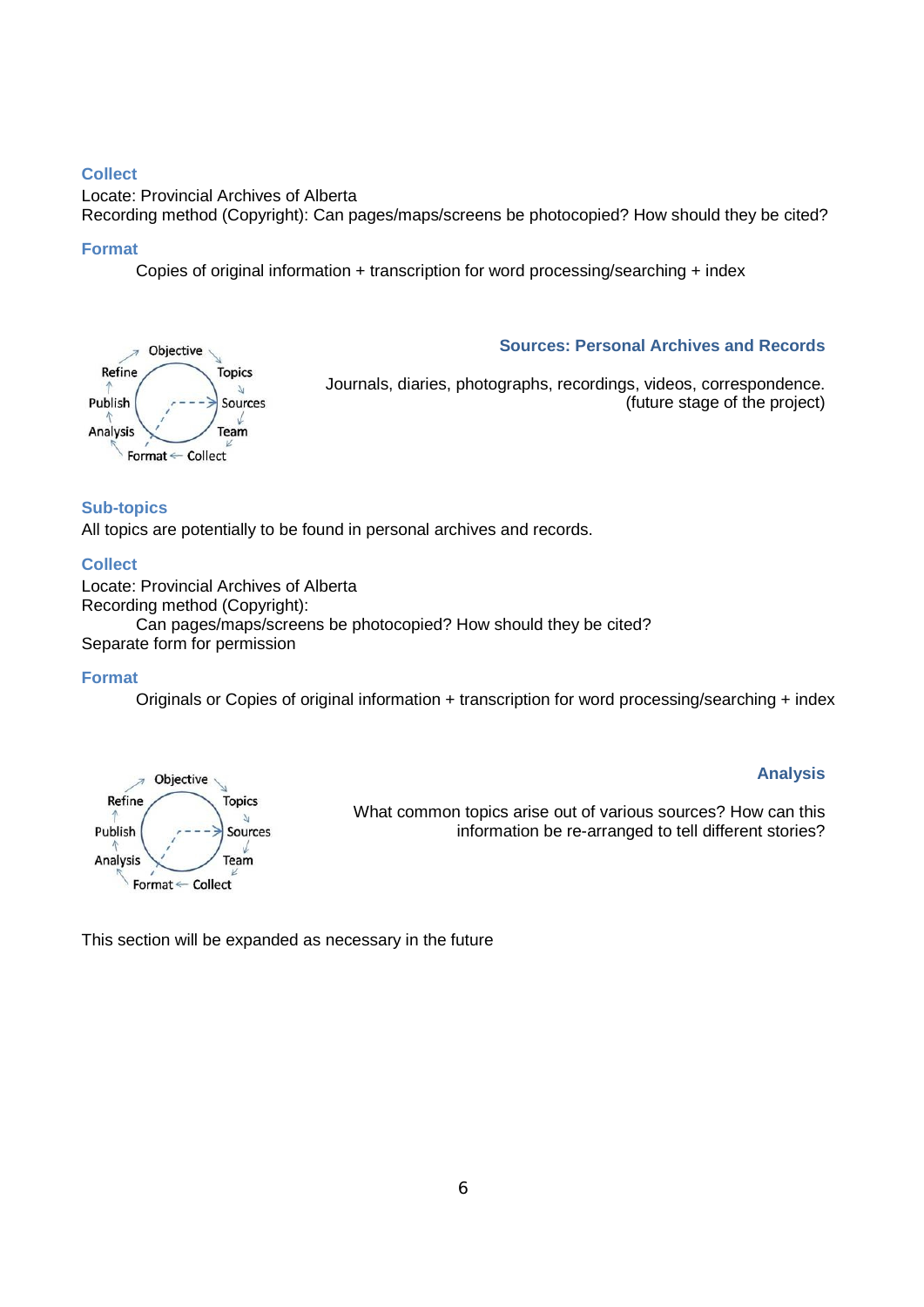#### **Publish**



How to share the findings. Books, presentations, web pages, video, audio recordings.

The data collected can be rearranged and repackaged in many ways if the information is preserved in a flexible form.

## **Refine**

Prototyping means "fail early, fail cheaply." Hours of work will be spent on collecting information with often no opportunity to go back and ask/find more. It is crucial to do this project in short stages so we don't put in hours of work only to realise we wished we'd identified another interesting topic or the files don't save properly.

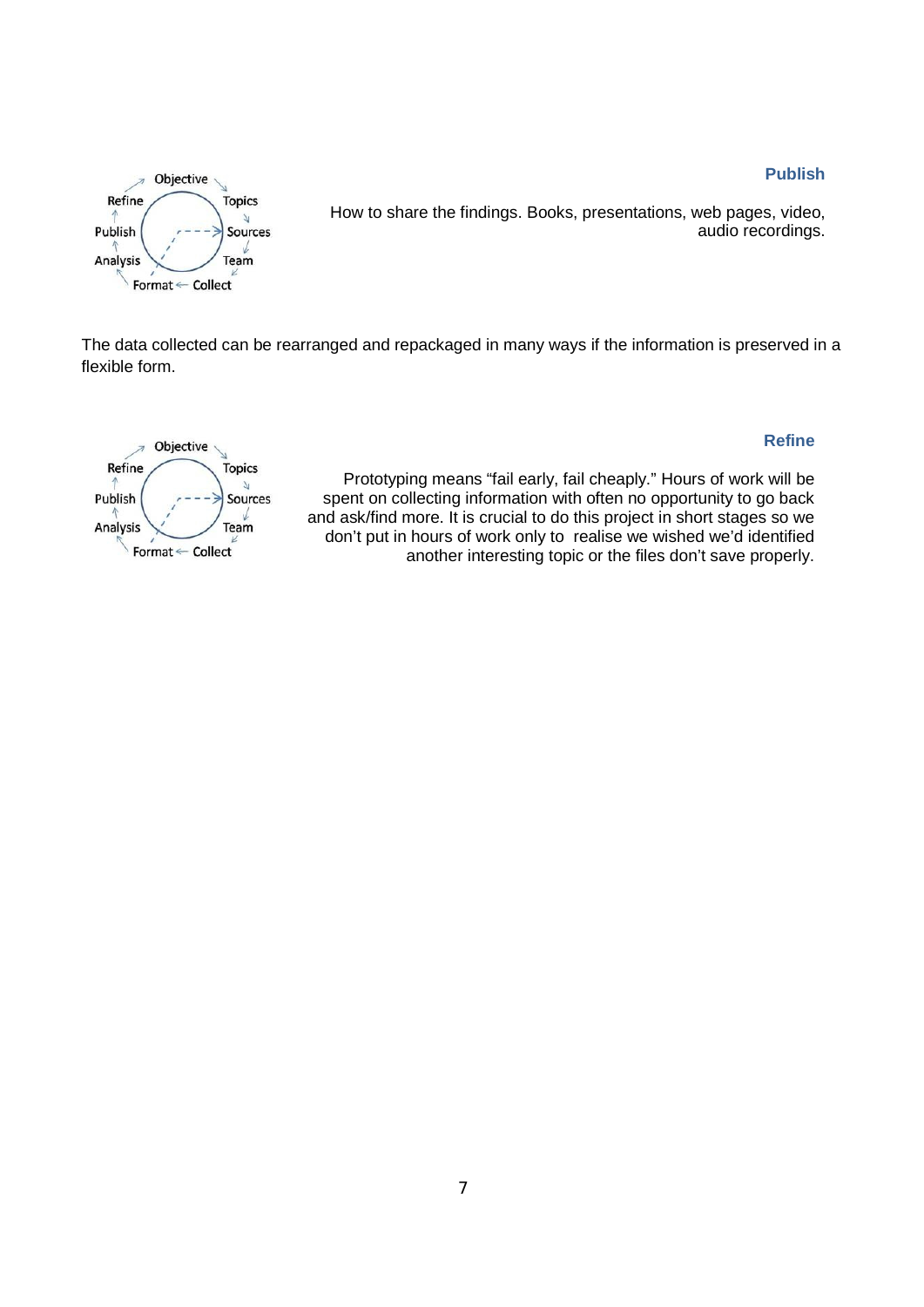# **Appendices**

# **Recruitment Letter**

**Inside Address1** Edmonton Japanese Community Association Edmonton, AB, T6E 5H6 (780) 466-8166

Dear

Title: History of Japanese-Canadians in Edmonton Area Project – oral interviews

The Edmonton Japanese Community Association is documenting the history, experiences, and contributions of the Japanese-Canadian (and Japanese) communities in the Edmonton area from pioneer times to the present. Using various sources like oral interviews, newspapers, census, directories, photos, local histories, we would like to investigate topics such as:

- · **ORIGINS** where born, why they came to Edmonton, where else they lived before or after Edmonton and why.
- · **FOOD** gardens, stores, recipes, buying co-ops
- · **SHELTER** neighbourhoods, styles of house, furniture
- **CLOTHING** styles, influences, where it was bought or ordered
- · **RECREATION** play, leisure, games, hobbies
- **SOCIAL CONNECTIONS** neighbours, church, associations (e.g. EJCA), contributions to Edmonton's development, interactions with non-Japanese
- · **EDUCATION** schools attended, nationalities of friends
- · **JOBS**  what jobs done, pay rates, relations with colleagues
- · **LANGUAGE** spoken at home, dialects, words specific to Alberta or Canada
- **BUSINESSES** what Japanese businesses existed in Edmonton.
- · **POPULATION (size and demographics)** how big was/is Japanese-Canadian community, what characteristics (e.g. age, income)
- · **CULTURE**  what traditions were maintained, modified, or discarded; culture shock memories; family heirlooms and archives,
- · **NOTABLE FIGURES**
- · **IDENTITY**  what makes someone Japanese-Canadian? Personal source of strength and inspiration?
- · **ADVICE** to younger and future generations.

The goal is to collect this information in one place so community members, future generations, and researchers can learn about local history and create a variety of e publications such as books, articles, presentations, web pages, and who knows what else.

We would like to interview you to discover your memories and thoughts on these topics. The interview would take 60 – 90 minutes at a time and place convenient for you. It will be recorded and transcribed. The interviewer will ask some specific questions and will also let you share information you feel is important.

You don't have to answer any questions you don't want to and can stop the interview at any point. We will give you a recorded copy of your interview to share with whoever you wish.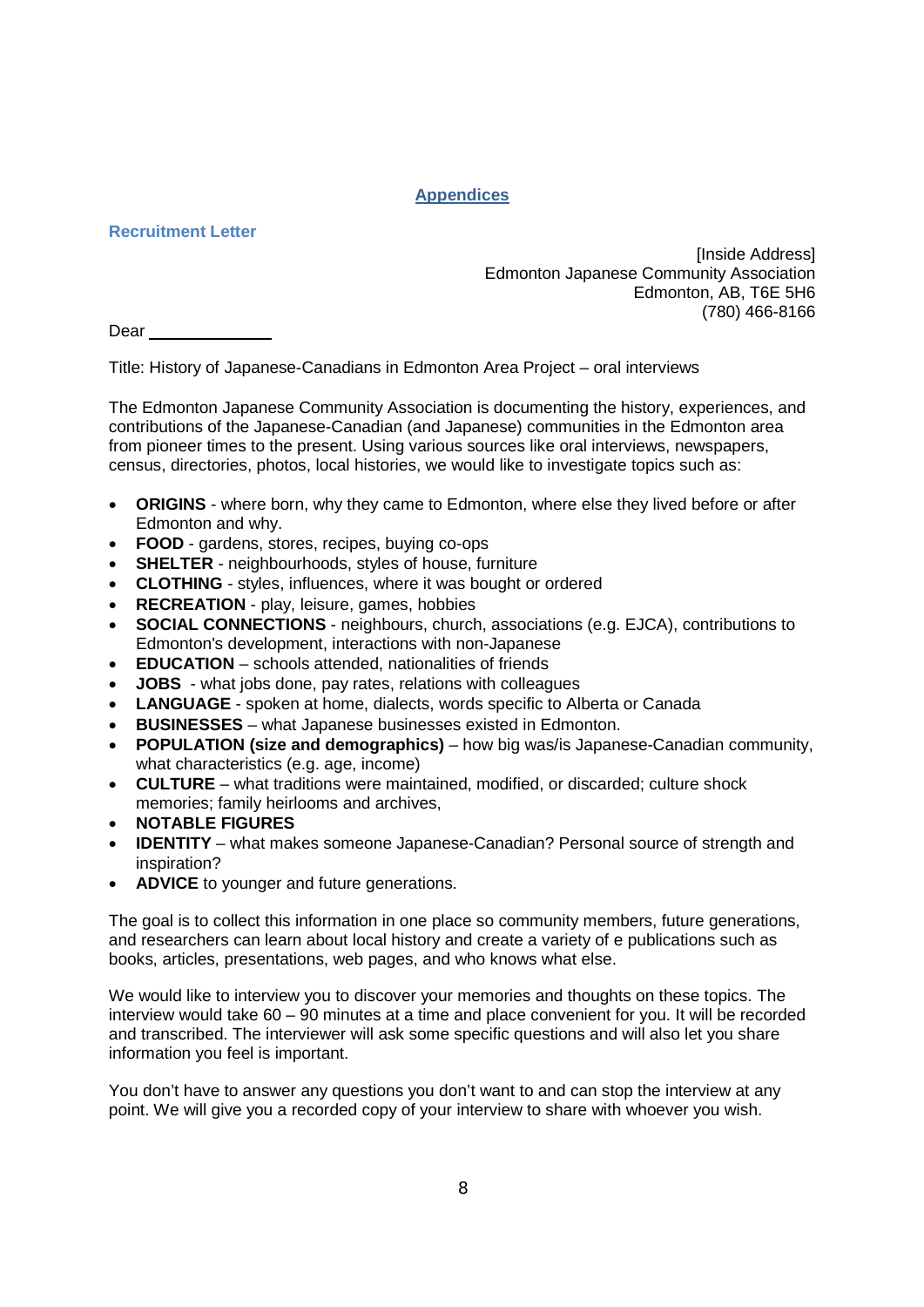IMPORTANT: it is very possible that whole interviews (or parts) might be used for various forms of research, publication, broadcast, theatre performance, display, lecture or other uses in the future. It is also likely that the results of this project will be deposited in other locations such as the Provincial Archives of Alberta or Japanese Canadian National Museum.

Therefore, you will be asked to sign a consent form and verbally acknowledge your consent for the interview before it begins. This is common in historical research to make sure people are well-aware of who might have access to the interview and what it might be used for. It might seem too formal for a project like this but we want to make sure there are no hard feelings or surprises in the future.

We hope you will participate in this important project especially since very little work has been done on the history of Japanese in northern Alberta. It will be greatly appreciated by current and future generations.

If you are willing to be interviewed or have any questions, please contact:

Thank you very much.

## **Informed Consent**

# **ORAL HISTORY /AUDIO/VIDEO RECORDING RELEASE FORM**

.

I acknowledge that I am providing the information in this recorded interview so that it may stored and shared with others. Initially, it will be kept by the Edmonton Japanese Community Association but will likely be deposited at the Provincial Archives of Alberta or similar trusted repository (e.g. Japanese Canadian Museum and Archives). I understand and acknowledge that once deposited, that archive has legal custody and control of the information I am providing in my recorded interview, including all proprietary rights.

Once the recording and transcript have been deposited, researchers will routinely be allowed to listen and view. Use in whole or in part of any form for research, publication, broadcast, theatre performance, display, lecture or other uses will be allowed at the discretion of the repository. Reasonable efforts will be made to ensure proper credit and acknowledgment is given to you for your contributions.

I understand and accept the conditions stated above and I have no concerns regarding the release of the information contained in the recorded interview.

Name, address, telephone number and email address of interviewee:

I **agree / do not agree** (circle one) that my name, address and phone number may be shared with researchers if requested and approved by repository holding my records. (Optional)

\_\_\_\_\_\_\_\_\_\_\_\_\_\_\_\_\_\_\_\_\_\_\_\_\_\_\_\_\_\_\_\_\_\_\_\_\_\_\_\_\_\_\_ \_\_\_\_\_\_\_\_\_\_\_\_\_\_\_\_\_\_\_\_\_\_\_

\_\_\_\_\_\_\_\_\_\_\_\_\_\_\_\_\_\_\_\_\_\_\_\_\_\_\_\_\_\_\_\_\_\_\_\_\_\_\_\_\_\_\_\_\_\_\_\_\_\_\_\_\_\_\_\_\_\_\_\_\_\_\_\_\_\_\_\_\_\_\_\_\_\_\_

Signature of Interviewee Date Date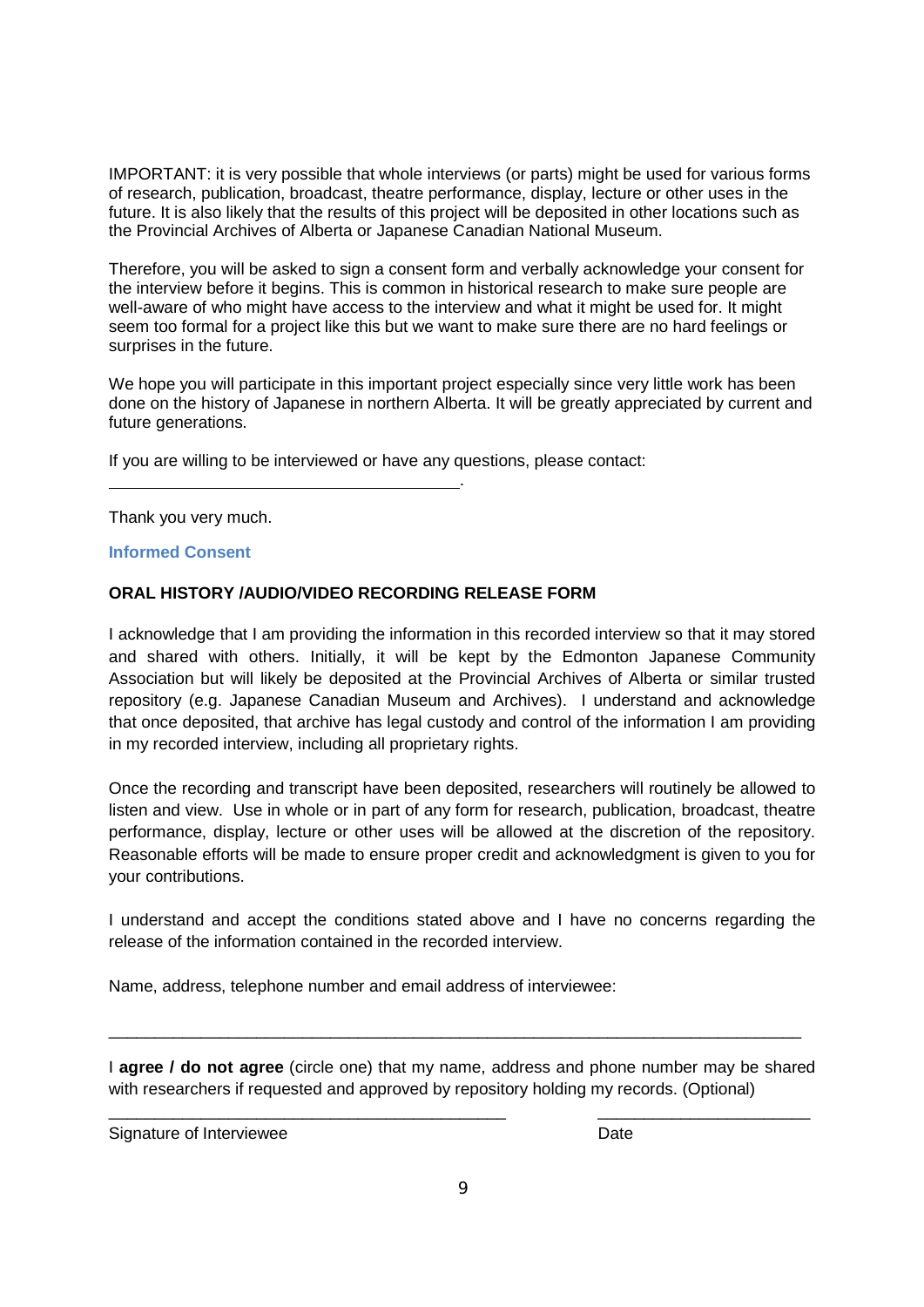#### **Interview Guide**

# **Preparation**

- DVR (adaptor, headphones, SD card)
- □ Extension cord
- $\Box$  Informed consent form (2 copies)
- □ Blank paper / pens
- □ Small gift

#### **Meeting interviewee**

## **[NEED TO DETERMINE PROCEDURE HERE]**

#### **Recorder Set-up**

- 1) Attach base, adaptor, headphones
- 2) Place DVR between people
- 3) Select front + rear mics ("surround 2ch") use  $\leftarrow \rightarrow$  buttons
- 4) Test recording:
	- a. press orange once (blinking red) to hear sound levels through headphones
	- b. press orange again (solid red) to record test 'front' mic then 'rear' mic
	- c. adjust recording level to max (without loudest sound exceeding limit)
	- d. press orange · again (no light)
	- e. press  $\rightarrow$ /|| to hear test recording

# **File recording times:**

# **Stereo Mode**

| <b>REC Format</b> |                      | <b>SD/SDHC Card Capacity</b> |                    |                           |                                                    |                  |  |
|-------------------|----------------------|------------------------------|--------------------|---------------------------|----------------------------------------------------|------------------|--|
|                   |                      | 1GB                          | 4GB                | 8GB                       | 16GB                                               | 32GB             |  |
| MP <sub>3</sub>   | 128kbps              | 17hrs<br>$21$ min.           | 69hrs<br>$26$ min. | 138hrs<br>53min.          | 277hrs<br>46min.                                   | 555hrs<br>33min. |  |
|                   | 320kbps              | 6hrs 56min.                  | 27hrs<br>46min.    | 55hrs 33min. 151hrs 6min. |                                                    | 342hrs<br>13min. |  |
|                   | 16bit $/$<br>44.1kHz | 1 $hr$ 34 $min$ .            |                    |                           | 6hrs 17min. 12hrs 35min. 25hrs 11min. 50hrs 23min. |                  |  |
| <b>WAV</b>        | 16bit / 48kHz        | 1 $hr$ 26 $min$              |                    | 5hrs 47min. 11hrs 34min.  | 23hrs 8min.                                        | 46hrs 17min.     |  |
|                   | 24bit / 96kHz        | 28min.                       |                    | 1hrs 55min. 3hrs 51min.   | 7hrs 42min. 15hrs 25min.                           |                  |  |

## **4-Channel Mode**

| <b>REC Format</b> |                             | <b>SD/SDHC Card Capacity</b> |            |     |                                                  |      |  |
|-------------------|-----------------------------|------------------------------|------------|-----|--------------------------------------------------|------|--|
|                   |                             | 1GB                          | 4GB        | 8GB | 16GB                                             | 32GB |  |
|                   | WAV $\frac{16bit}{44.1kHz}$ | 47min.                       | 3hrs 8min. |     | 6hrs 17min. 12hrs 35min. 25hrs 11min.            |      |  |
|                   | 24bit / 48kHz               | 28min                        |            |     | 1hrs 55min. 3hrs 51min. 7hrs 42min. 15hrs 25min. |      |  |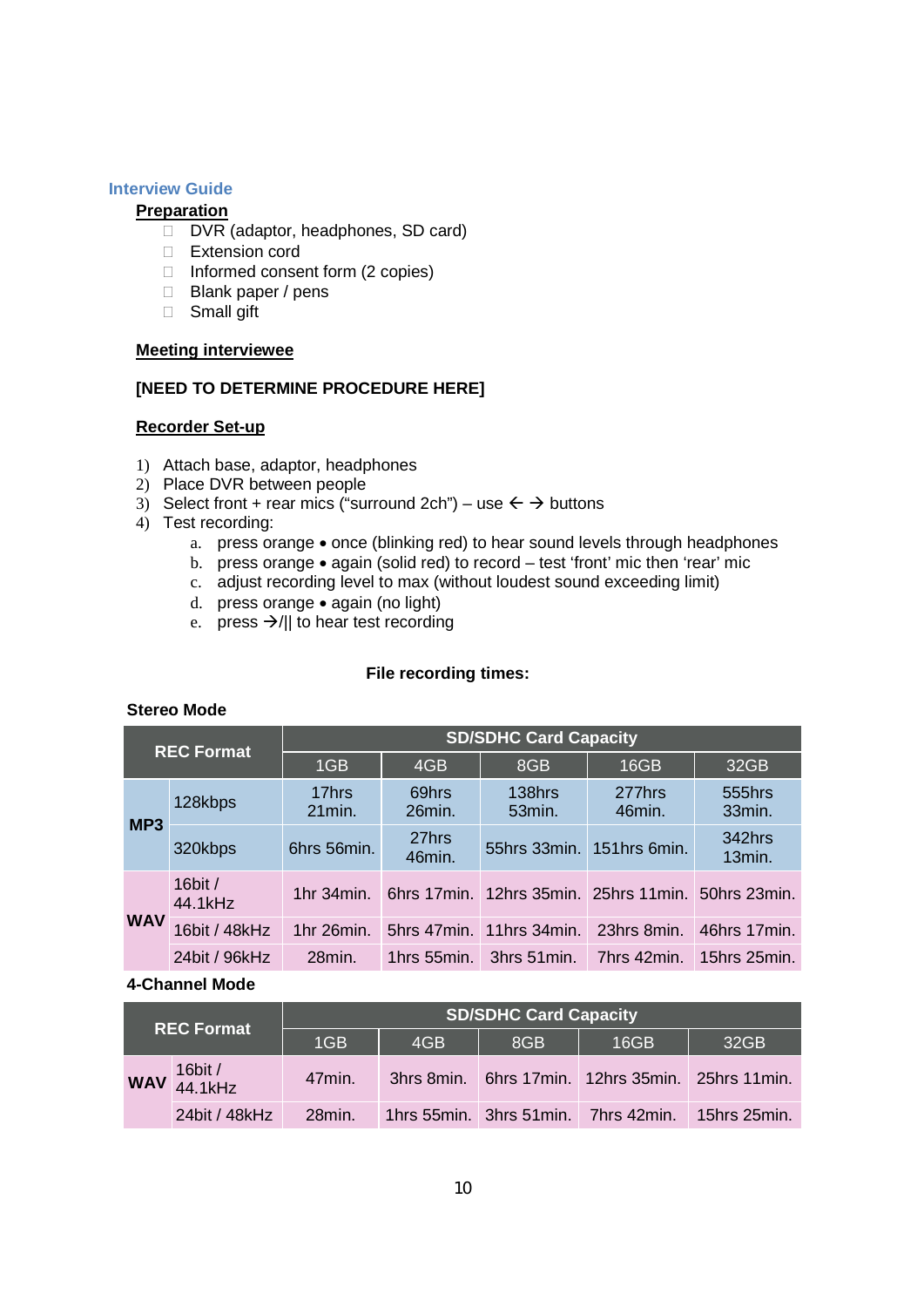# **Pre -Interview**

Remember!: clarify, probe, follow-up, interrupt only if necessary

- 1) Start DVR (same buttons as test recording):
	- a. \* note folder, file number, and interviewee name on paper
- 2) Record date and interviewer's name
- 3) Ask interviewee for name and age.
- 4) Confirm acceptance of informed consent [about 1½ minutes]
	- a. "You already signed the consent form but just in case it gets separated from the recording, I need to confirm it on tape.
		- i. Your interview will be stored and shared with current and future generations including researchers. **Do you agree?**
		- ii. For now, it will be kept by the Edmonton Japanese Community Association. It might eventually be deposited at another trusted site like the Provincial Archives of Alberta or the Japanese Canadian Museum which will then have custody and control of this interview. **Do you agree?**
		- iii. Researchers will be allowed to listen, view, and potentially use your interview for a variety of purposes including but not limited to: research, publication, broadcast, theatre performance, display, lecture or other uses at the discretion of the repository. Reasonable efforts will be made to ensure proper credit and acknowledgment is given to you for your contributions. **Do you agree?**
		- iv. OK, let's start the fun part!

## **Interview**

(occasionally note time on recorder and current topic – for later checking)

# **[NEED TO DECIDE ON INTERVIEW QUESTIONS AND ORDER HERE]**

## *\*Note folder, file, and time on paper at end of interview*

## **Post-interview (on-site)**

- 1. Thank interviewee, tell them we will send a recording copy and transcript when prepared.
- 2. Ensure DVR is off and all pieces packed

## **Post-interview (off-site)**

## Transfer DVR file to external hard drive? Computer drive?

*Naming convention = lastname\_firstname\_date (e.g. sulz\_david\_21April2010.wav)* 

- 1. USB method (might have to download new driver for windows7 or H2 system update: (save to desktop, right click to extract, double click application to install): http://www.zoom.co.jp/english/download/software/h2.php
	- a. Connect DVR with USB cables
	- b. Press (menu) then  $\rightarrow \rightarrow$  until "USB"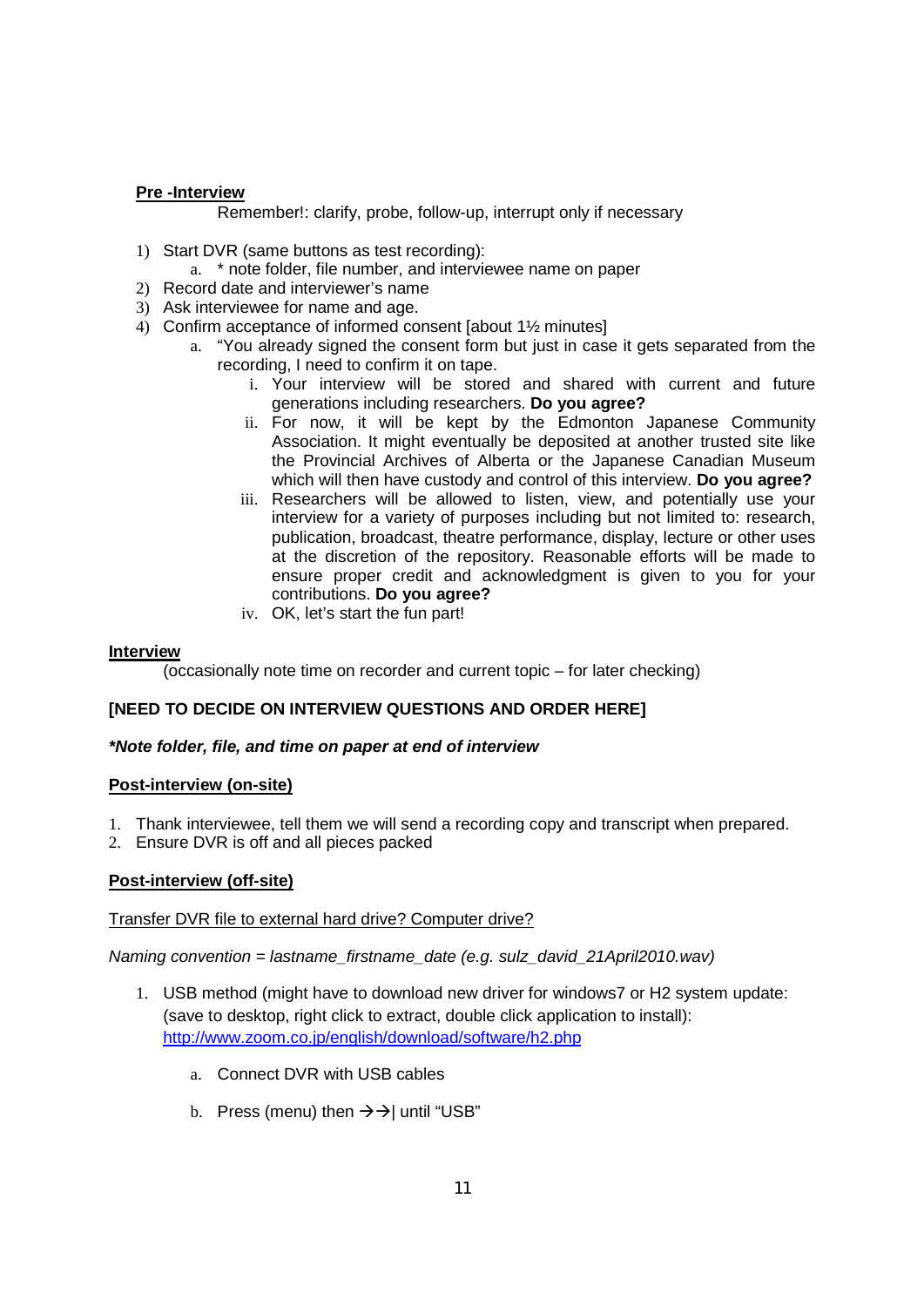- c. press orange •, choose "storage", press orange again
- d. Removable disc icon will appear in "my computer"
- e. Save to ??? and rename with naming convention
- f. Delete recorded files from DVR when safely transferred
- g. Eject DVR from computer USB
- 2. SD card method
	- a. Make sure DVR power is off then remove SD card.
	- b. Insert SD card into computer and use as removable drive.
	- c. Save to ???

## Burn CD using windows media or other program

# **[NEED TO DETERMINE PROCEDURE]**

Transcription of file

# **[NEED TO DETERMINE WHO WILL DO THIS]**

Thank you letter (with copy of recording and transcript, if available)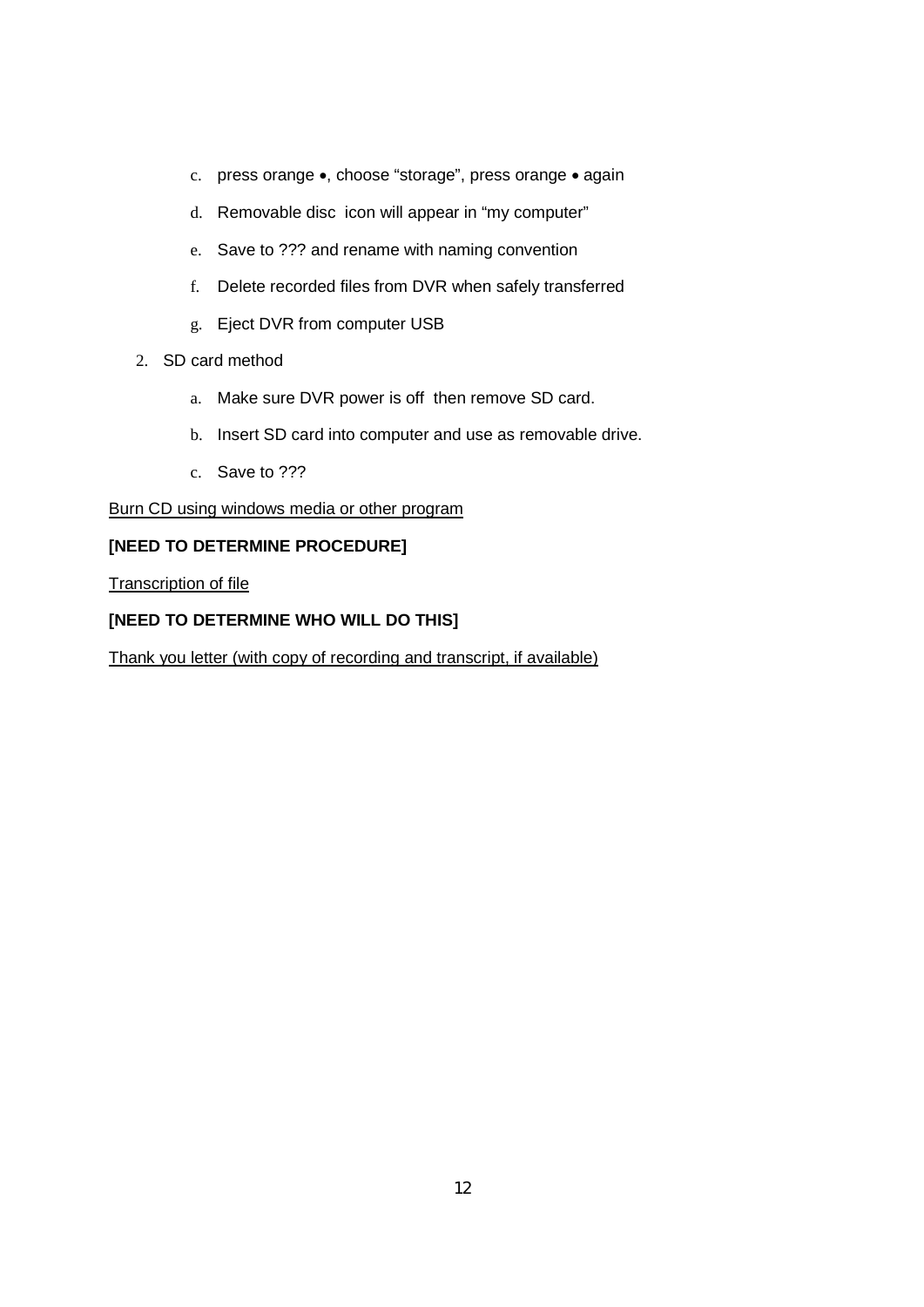# **Job interview situations**

# Oral interviewer position

Previous interviewing skill is not as important as a friendly manner and ability to engage interviewees in conversation. They need to be able to guide the conversation and recognise if they need to contribute more to keep it going on track or sit back and let the interviewee talk if they are already on track. They also have to be interested in organising the 'data' afterwards and think about how it will be accessible in the future.

Applicants should be given questions ahead of time so they have a chance to think about them – the interview is not necessarily a test to see what they already know off the tops of their heads.

## Job interview questions

 - This position relates to an EJCA project to collect information about the history of Japanese-Canadians in the Edmonton area. There are several places we could get information about this history - what are some of the potential sources you can think of?

- What sorts topics do think would be interesting to collect information on? That is, what sorts of things might historians and other researchers as well as younger and future generations be interested in knowing about the history of Japanese-Canadians in the Edmonton area?

- The major task of this job for now will be conducting oral interviews and organizing the information afterwards. Could you walk us through the steps you think are necessary to get this done? You can assume we will already have a list of people to contact.

- What qualities or techniques do you think help make a successful interview?

- Here are a few topics of interest from our draft interview guide. Take about 2 minutes to look it over just outside the door then we'll ask you to come in and start an interview with one of us. You can pretend this is the interviewee's house or apartment and you are knocking at the door. We only want this to take about 5 minutes so don't worry that it is abrupt and shorter than the real interview - we just want to see how you would start the interview, ask questions, and end the interview. We know this is artificial situation and you would be better prepared for the real interviews.

**ORIGINS** - where were you born, why you came to Edmonton, where else you lived before or after Edmonton and why. **RECREATION** - play, leisure, games, hobbies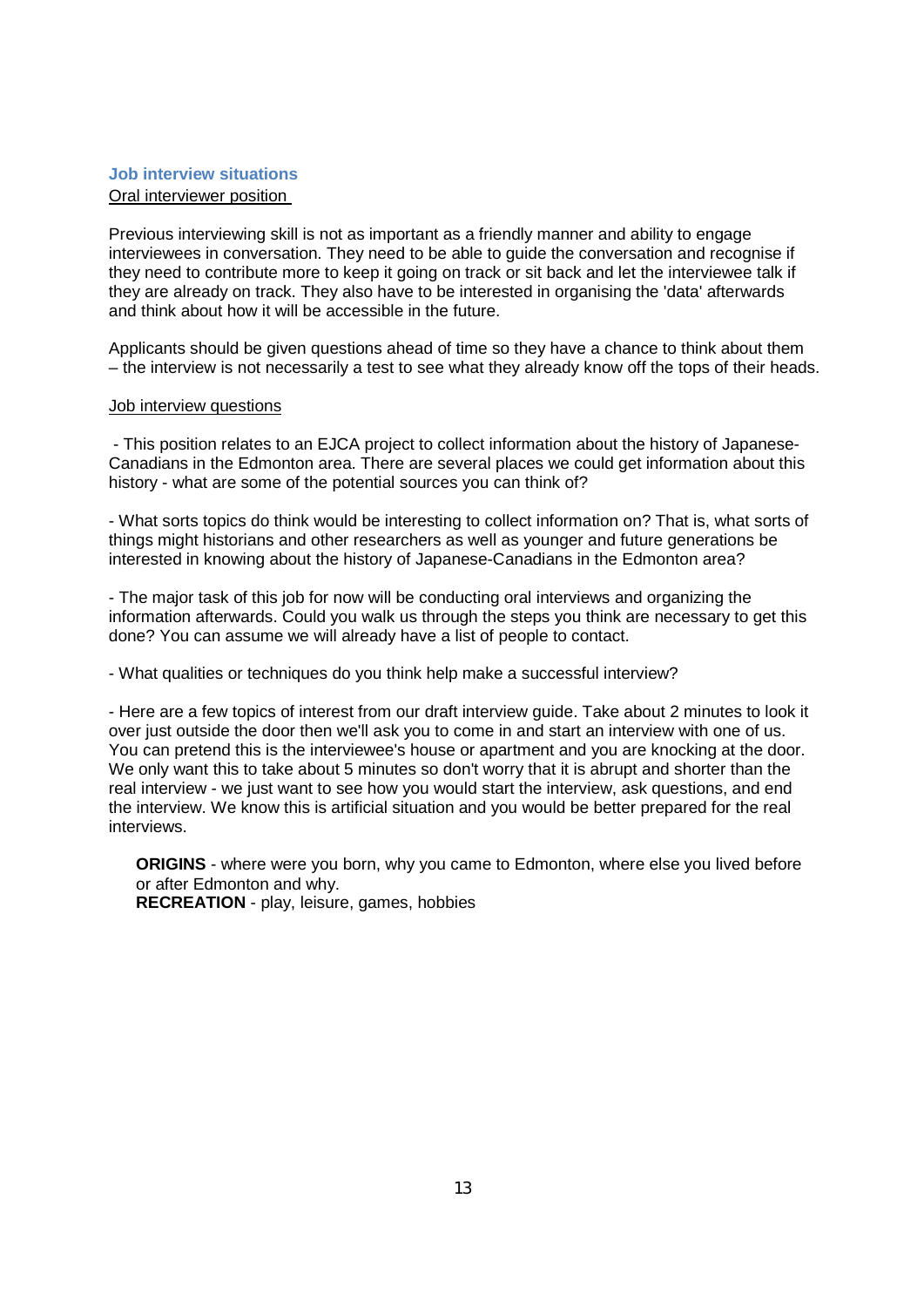# **Background Materials and Samples**

# **Informed Consent**:

The academic 'gold standard' in Canada is the Tri-Council Policy Statement: Ethical Research Involving Humans but there are many concerns about its rigidness especially by humanities scholars including historians. In short, this policy is based on medical research where anonymity, confidentiality, and eventual data destruction are the norm and seen as essential to privacy and dignity. This is exactly opposite to historical research where:

- · goal is to document and archive the lives of *individuals* (not groups) to highlight contributions people make in social and political life, to explore fissures within groups, and map the changing boundaries of "community."
- · Data retention is the whole point of the exercise! (data destruction destroys the project)
- initial research questions may be outlined but specific questions and shifts in focus often occurs during interviews with individuals.
- · consent to participate can take a variety of forms, written being only one of them
- asking questions about sensitive issues is part of the historical inquiry into private life (subject to interviewee's right to not answer any question)
- · some individuals and communities find anonymity offensive to their religion and culture (e.g. some Mennonites and First Nations.)
- · identifying individuals can give power a face: anonymity limits ability associate individuals with their actions or acknowledge the of power by certain people over others

More Background:

- · Tri-Council Policy Statement: Ethical Research Involving Humans: http://pre.ethics.gc.ca/eng/policy-politique/tcps-eptc/readtcps-lireeptc/
- · Historians' comments on Tri-Council Policy Statement (http://www.chashc.ca/en/Advocacy 51/items/14.html)
- · Oral History Association's Evaluation Guide: http://www.oralhistory.org/wiki/index.php/Evaluation\_Guide

Sample 1: Provincial Archives of Alberta

Courtesy of Tom Anderson, Private Records archivist)

# **ORAL HISTORY /AUDIO/VIDEO RECORDING RELEASE FORM**

*(To be used by non-government employees when conducting interviews with the intent of depositing the interviews at the Provincial Archives of Alberta)* 

I acknowledge that I am providing the information in this recorded interview so that it may be deposited at the Provincial Archives of Alberta. I also understand and acknowledge that once deposited, the Provincial Archives of Alberta has legal custody and control of the information I am providing in my recorded interview, including all proprietary rights.

Once the tape has been deposited in the Provincial Archives of Alberta, researchers will routinely be allowed to listen to/view the tape in the Reading Room at the Provincial Archives of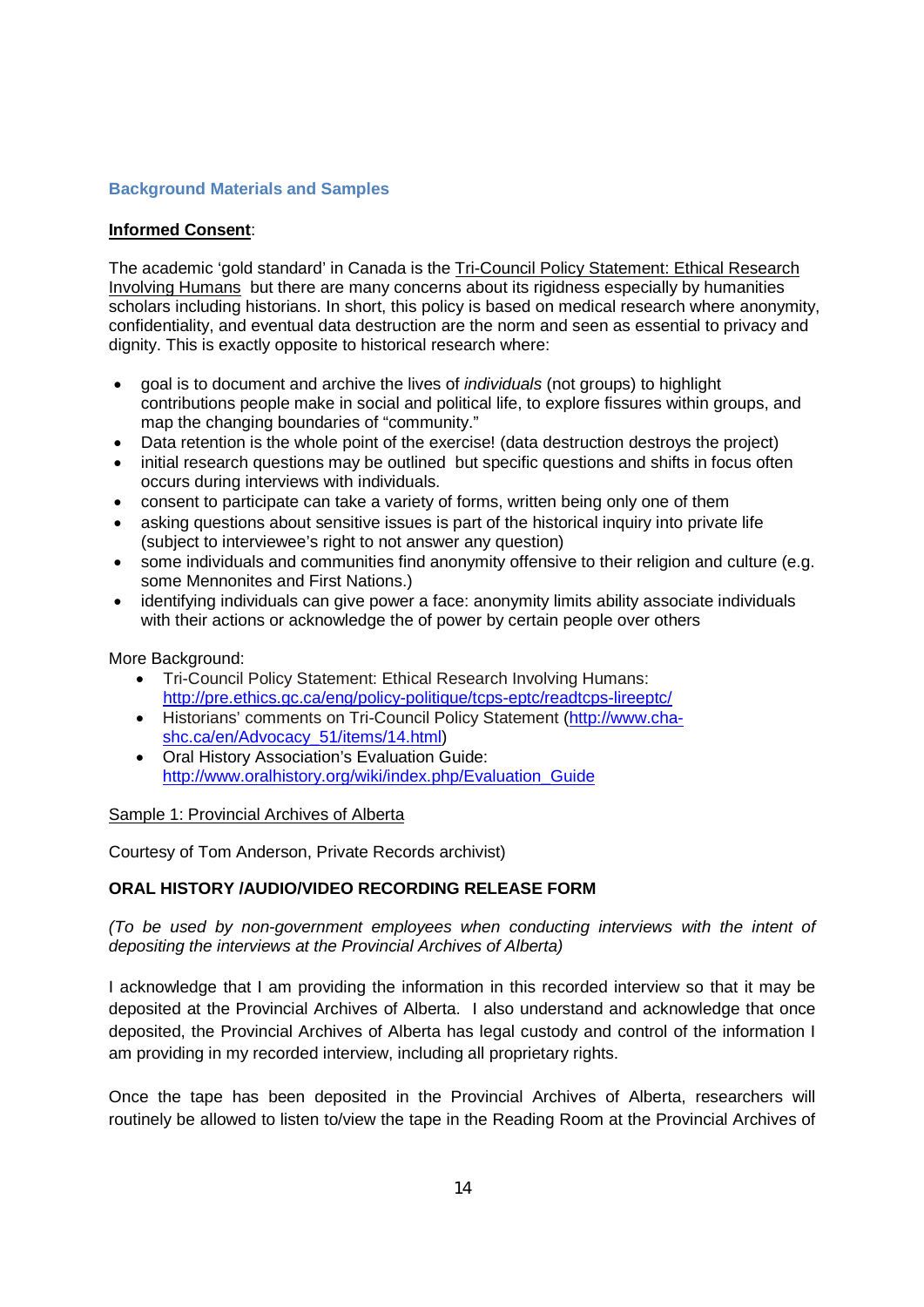Alberta. Use in whole or in part of any form for research, publication, broadcast, theatre performance, display, lecture or other uses will be allowed at the discretion of the Provincial Archives of Alberta.

I understand and accept the conditions stated above and I have no concerns regarding the release of the information contained in the recorded interview.

 $\_$  , and the set of the set of the set of the set of the set of the set of the set of the set of the set of the set of the set of the set of the set of the set of the set of the set of the set of the set of the set of th

Signature of Interviewee Date Date

Name, address, telephone number and email address of interviewee:

\_\_\_\_\_\_\_\_\_\_\_\_\_\_\_\_\_\_\_\_\_\_\_\_\_\_\_\_\_\_\_\_\_\_\_\_\_\_\_\_\_\_ \_\_\_\_\_\_\_\_\_\_\_\_\_\_\_\_\_\_\_\_\_\_\_\_\_\_\_\_\_\_\_\_\_\_\_\_\_\_\_\_\_\_ \_\_\_\_\_\_\_\_\_\_\_\_\_\_\_\_\_\_\_\_\_\_\_\_\_\_\_\_\_\_\_\_\_\_\_\_\_\_\_\_\_\_ \_\_\_\_\_\_\_\_\_\_\_\_\_\_\_\_\_\_\_\_\_\_\_\_\_\_\_\_\_\_\_\_\_\_\_\_\_\_\_\_\_\_

I agree that my name, address and phone number may be shared with researchers if requested by researchers. (Optional)

\_\_\_\_\_\_\_\_\_\_\_\_\_\_\_\_\_\_\_\_\_\_\_\_\_\_\_\_\_\_\_\_\_\_\_\_\_\_\_\_\_\_\_ \_\_\_\_\_\_\_\_\_\_\_\_\_\_\_\_\_\_\_\_\_\_\_

Signature of Interviewee **Date** Date Date Revised January 2009

Sample 2: UofA: Invitation and informed consent: anonymous and confidential

Courtesy of Dr. Tanya Berry

a) information sheet / invitation

Title: Evaluation of the Healthy U initiative – refocus on seniors. Principal Investigator: [Name and inside address]

Dear Participant,

This is a group discussion to find out how you think about some TV commercials about healthy eating and exercise. We are interested in knowing more about your opinions about these commercials because many people don't pay attention to commercials but a lot of money is spent making them.

If you want to be in this group, it will take about 60 – 90 minutes. You will be asked questions about some TV commercials and will be shown some commercials to comment on. We will audio-tape the focus groups. You might not want to answer questions and you are free to not answer any questions you don't want to. You are also free to stop participating at any time without consequence. If you want to stop, please just tell xxx. Also, other people might talk about what you said when the group is over, but it is important that everyone respect each other's opinions and not discuss what was said during this meeting. By participating you might learn something about health promotion advertising and about physical activity or healthy eating**.** You can choose to end your participation at any time with no questions asked.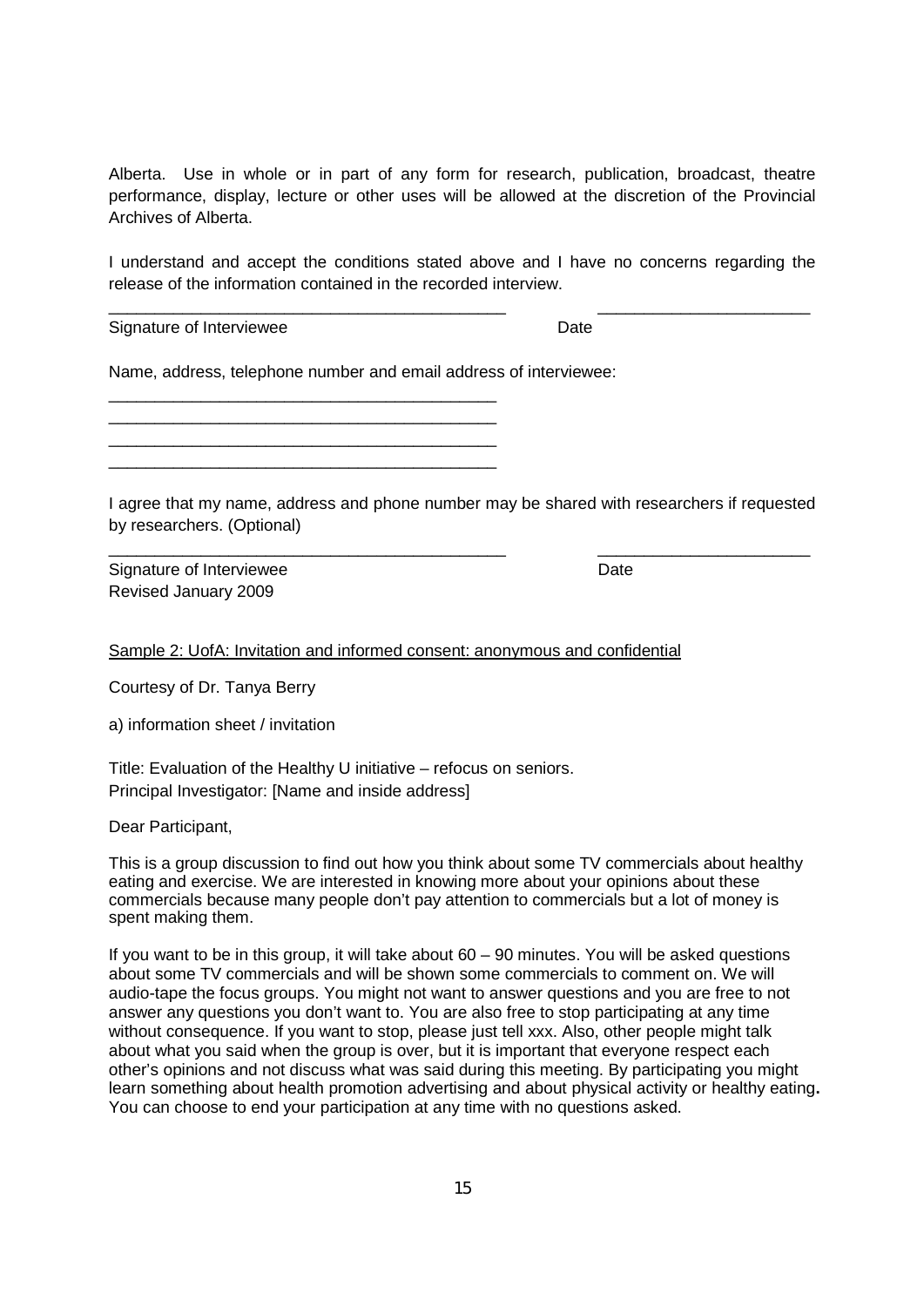You answers will be kept private by the researcher. The tapes will be kept in a locked room and no one will hear them except xxx or xxx. After the data have been copied from the tapes into a written document, the tapes will be erased. Everyone will be assigned a code number and names will not be used. Normally data are kept for seven years after we have published any papers, after which it may be destroyed.

If you have any questions about this project, please feel free to call Dr. xxx at (xxx)-xxx-xxxx. You may also e-mail any questions you might have. If you have further concerns about this study, you may contact Dr. xxx, Chair of the Faculty Research Ethics Board, at (xxx) xxx-xxxx. Dr. xxx has no direct involvement with this project.

Thank you